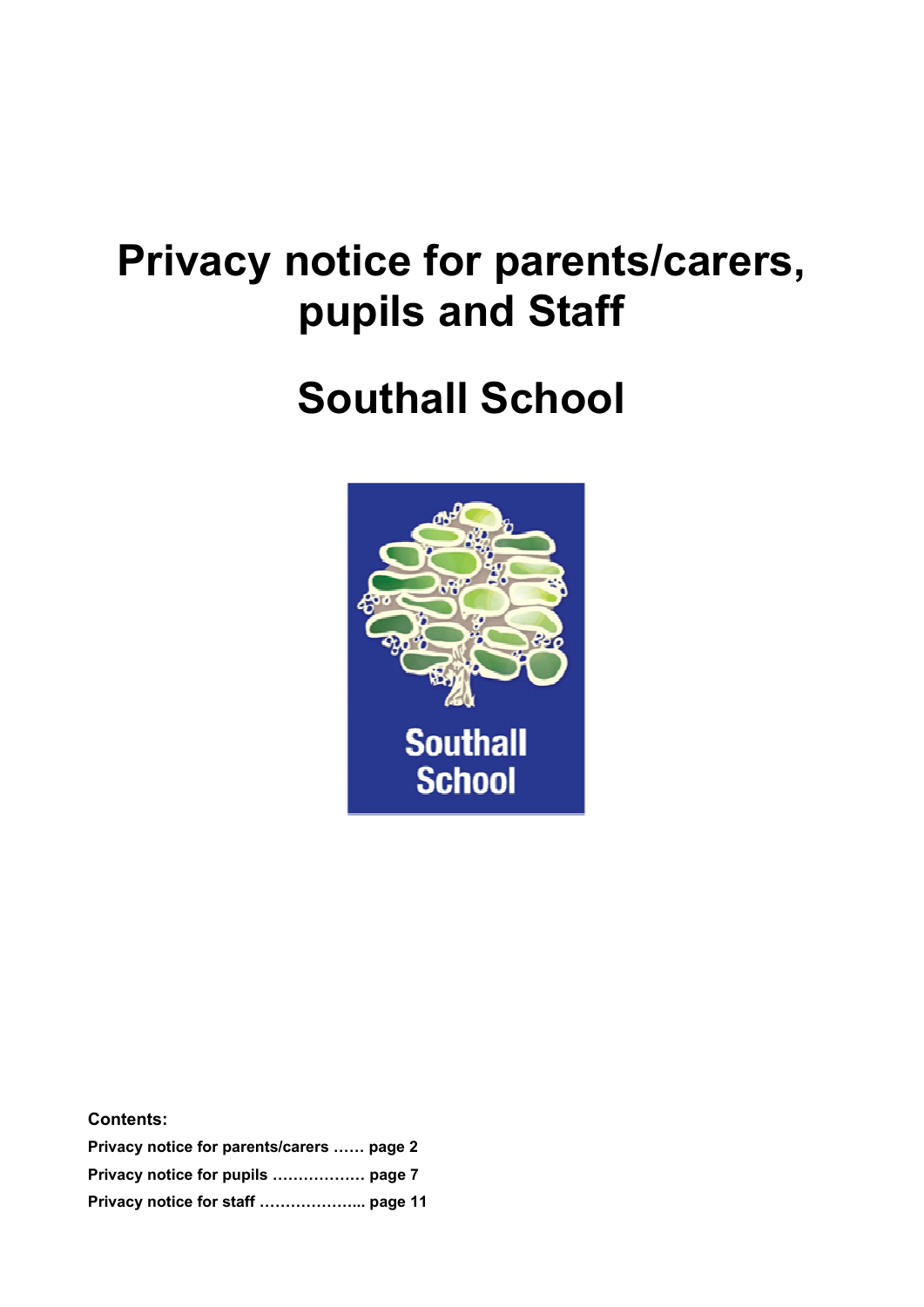# **1. Privacy notice for parents/carers**

Under data protection law, individuals have a right to be informed about how the school uses any personal data that we hold about them. We comply with this right by providing 'privacy notices' (sometimes called 'fair processing notices') to individuals where we are processing their personal data.

This privacy notice explains how we collect, store and use personal data about **pupils**.

We, Southall School, Rowan Avenue, Dawley, Telford, TF4 3PX are the 'data controller' for the purposes of data protection law.

Our data protection officer is Jordan Handy (see 'Contact us' below).

# **The personal data we hold**

Personal data that we may collect, use, store and share (when appropriate) about pupils includes, but is not restricted to:

- Contact details, contact preferences, date of birth, identification documents
- Results of internal assessments and externally set tests
- Pupil and curricular records
- Characteristics, such as ethnic background, eligibility for free school meals, or special educational needs
- Exclusion information
- Details of any medical conditions, including physical and mental health
- Attendance information
- Safeguarding information
- Details of any support received, including care packages, plans and support providers
- Photographs
- CCTV images captured in school

We may also hold data about pupils that we have received from other organisations, including other schools, local authorities and the Department for Education.

# **Why we use this data**

We use this data to:

- Support pupil learning
- Monitor and report on pupil progress
- Provide appropriate pastoral care
- Protect pupil welfare
- Assess the quality of our services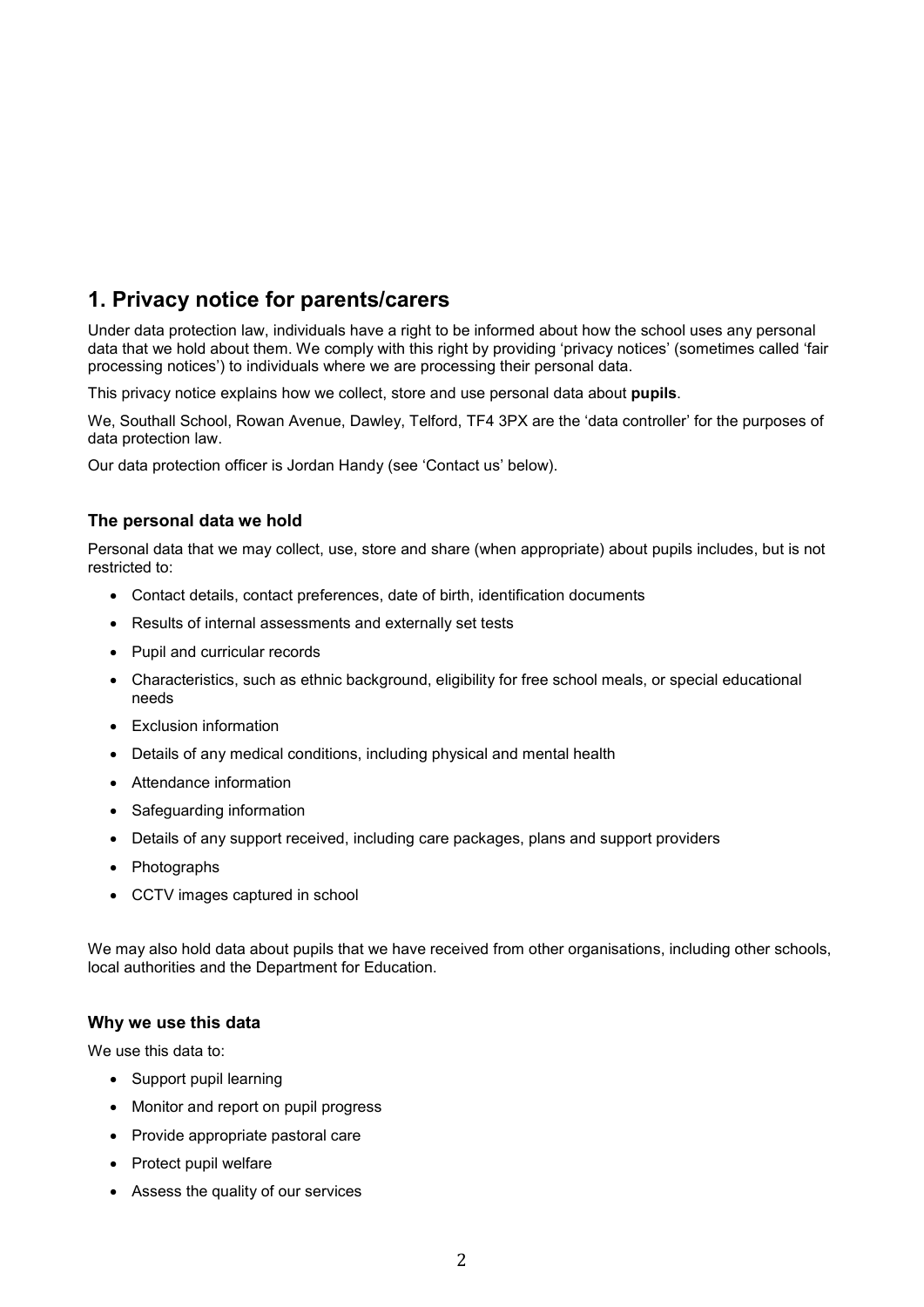- Administer admissions waiting lists
- Carry out research
- Comply with the law regarding data sharing

# **Our legal basis for using this data**

We only collect and use pupils' personal data when the law allows us to. Most commonly, we process it where:

- We need to comply with a legal obligation
- We need it to perform an official task in the public interest

Less commonly, we may also process pupils' personal data in situations where:

- We have obtained consent to use it in a certain way
- We need to protect the individual's vital interests (or someone else's interests)

Where we have obtained consent to use pupils' personal data, this consent can be withdrawn at any time. We will make this clear when we ask for consent, and explain how consent can be withdrawn.

Some of the reasons listed above for collecting and using pupils' personal data overlap, and there may be several grounds which justify our use of this data.

# **Collecting this information**

While the majority of information we collect about pupils is mandatory, there is some information that can be provided voluntarily.

Whenever we seek to collect information from you or your child, we make it clear whether providing it is mandatory or optional. If it is mandatory, we will explain the possible consequences of not complying.

# **How we store this data**

We keep personal information about pupils while they are attending our school. We may also keep it beyond their attendance at our school if this is necessary in order to comply with our legal obligations. Our records management policy sets out how long we keep information about pupils.

# **Data sharing**

We do not share information about pupils with any third party without consent unless the law and our policies allow us to do so.

Where it is legally required, or necessary (and it complies with data protection law) we may share personal information about pupils with:

- *Our local authority – to meet our legal obligations to share certain information with it, such as safeguarding concerns and exclusions*
- *The Department for Education*
- *The pupil's family and representatives*
- *Educators and examining bodies*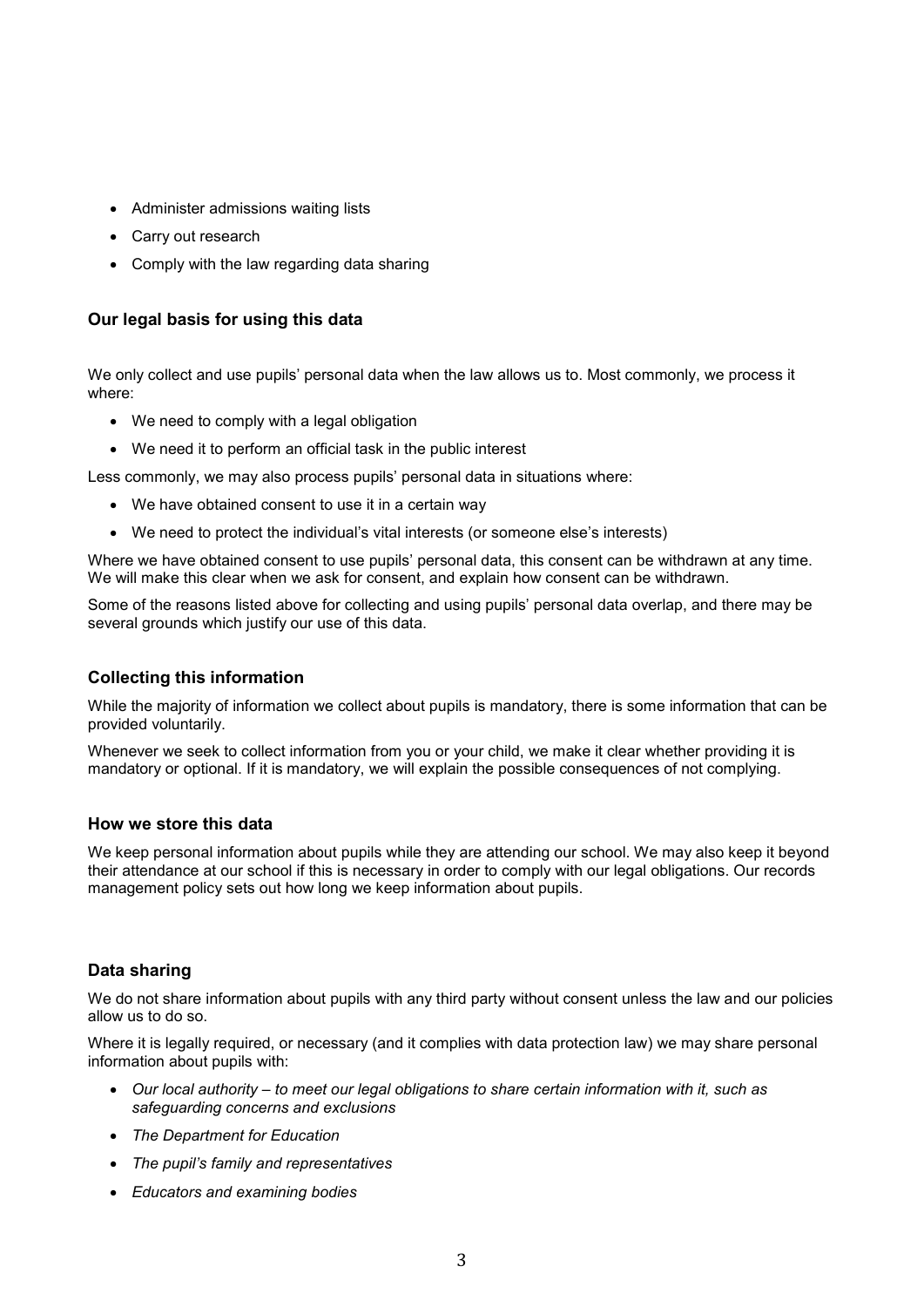- *Our regulator Ofsted*
- *Suppliers and service providers – to enable them to provide the service we have contracted them for*
- *Financial organisations*
- *Central and local government*
- *Our auditors*
- *Survey and research organisations*
- *Health authorities*
- *Security organisations*
- *Health and social welfare organisations*
- *Professional advisers and consultants*
- *Charities and voluntary organisations*
- *Police forces, courts, tribunals*
- *Professional bodies*

#### **National Pupil Database**

We are required to provide information about pupils to the Department for Education as part of statutory data collections such as the school census.

Some of this information is then stored in the National Pupil Database (NPD), which is owned and managed by the Department and provides evidence on school performance to inform research.

The database is held electronically so it can easily be turned into statistics. The information is securely collected from a range of sources including schools, local authorities and exam boards.

The Department for Education may share information from the NPD with other organisations which promote children's education or wellbeing in England. Such organisations must agree to strict terms and conditions about how they will use the data.

For more information, see the Department's webpage on how it collects and shares research data.

You can also contact the Department for Education with any further questions about the NPD.

#### **Youth support services**

Once our pupils reach the age of 13, we are legally required to pass on certain information about them to Telford and Wrekin Council, as it has legal responsibilities regarding the education or training of 13-19 yearolds.

This information enables it to provide youth support services, post-16 education and training services, and careers advisers.

Parents/carers, or pupils once aged 16 or over, can contact our data protection officer to request that we only pass the individual's name, address and date of birth to Telford and Wrekin Council.

#### **Transferring data internationally**

Where we transfer personal data to a country or territory outside the European Economic Area, we will do so in accordance with data protection law.

# **Parents and pupils' rights regarding personal data**

Individuals have a right to make a **'subject access request'** to gain access to personal information that the school holds about them.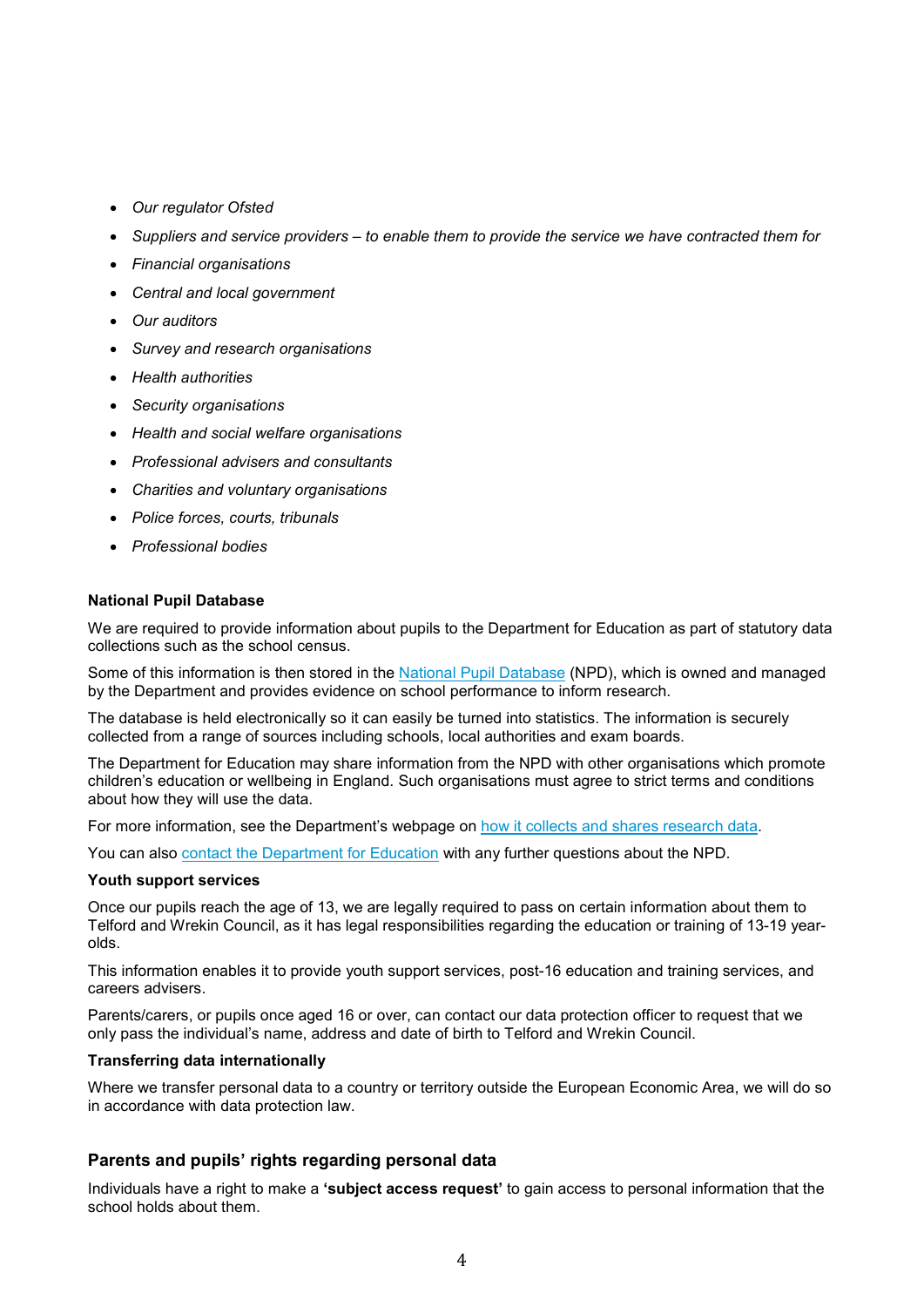Parents/carers can make a request with respect to their child's data where the child is not considered mature enough to understand their rights over their own data (usually under the age of 12), or where the child has provided consent.

Parents also have the right to make a subject access request with respect to any personal data the school holds about them.

If you make a subject access request, and if we do hold information about you or your child, we will:

- Give you a description of it
- Tell you why we are holding and processing it, and how long we will keep it for
- Explain where we got it from, if not from you or your child
- Tell you who it has been, or will be, shared with
- Let you know whether any automated decision-making is being applied to the data, and any consequences of this
- Give you a copy of the information in an intelligible form

Individuals also have the right for their personal information to be transmitted electronically to another organisation in certain circumstances.

If you would like to make a request please contact our data protection officer.

Parents/carers also have a legal right to access their child's **educational record**. To request access, please contact Jonathan Barrett IT Manager.

#### **Other rights**

Under data protection law, individuals have certain rights regarding how their personal data is used and kept safe, including the right to:

- Object to the use of personal data if it would cause, or is causing, damage or distress
- Prevent it being used to send direct marketing
- Object to decisions being taken by automated means (by a computer or machine, rather than by a person)
- In certain circumstances, have inaccurate personal data corrected, deleted or destroyed, or restrict processing
- Claim compensation for damages caused by a breach of the data protection regulations

To exercise any of these rights, please contact our data protection officer.

# **Complaints**

We take any complaints about our collection and use of personal information very seriously.

If you think that our collection or use of personal information is unfair, misleading or inappropriate, or have any other concern about our data processing, please raise this with us in the first instance.

To make a complaint, please contact our data protection officer.

Alternatively, you can make a complaint to the Information Commissioner's Office:

- Report a concern online at https://ico.org.uk/concerns/
- Call 0303 123 1113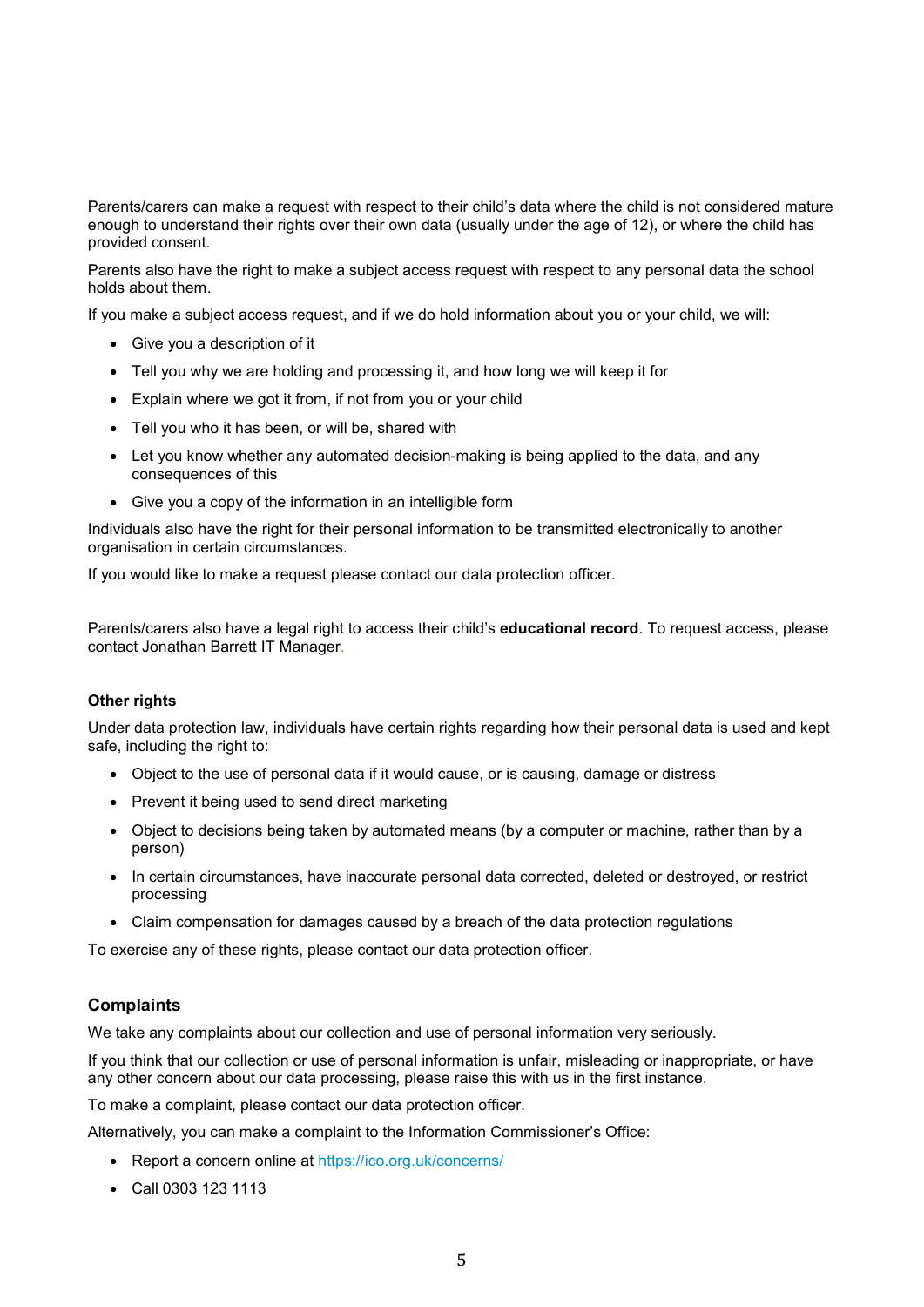Or write to: Information Commissioner's Office, Wycliffe House, Water Lane, Wilmslow, Cheshire, SK9 5AF

# **Contact us**

If you have any questions, concerns or would like more information about anything mentioned in this privacy notice, please contact our **data protection officer**:

Jordan handy Holy Trinity Academy Teece Dr, Priorslee, **Telford** TF2 9SF 01925 386100 DPO@southallschool.com

*notice is based on the Department for Education's model privacy notice for pupils, amended for parents and to reflect the way we use data in this school.*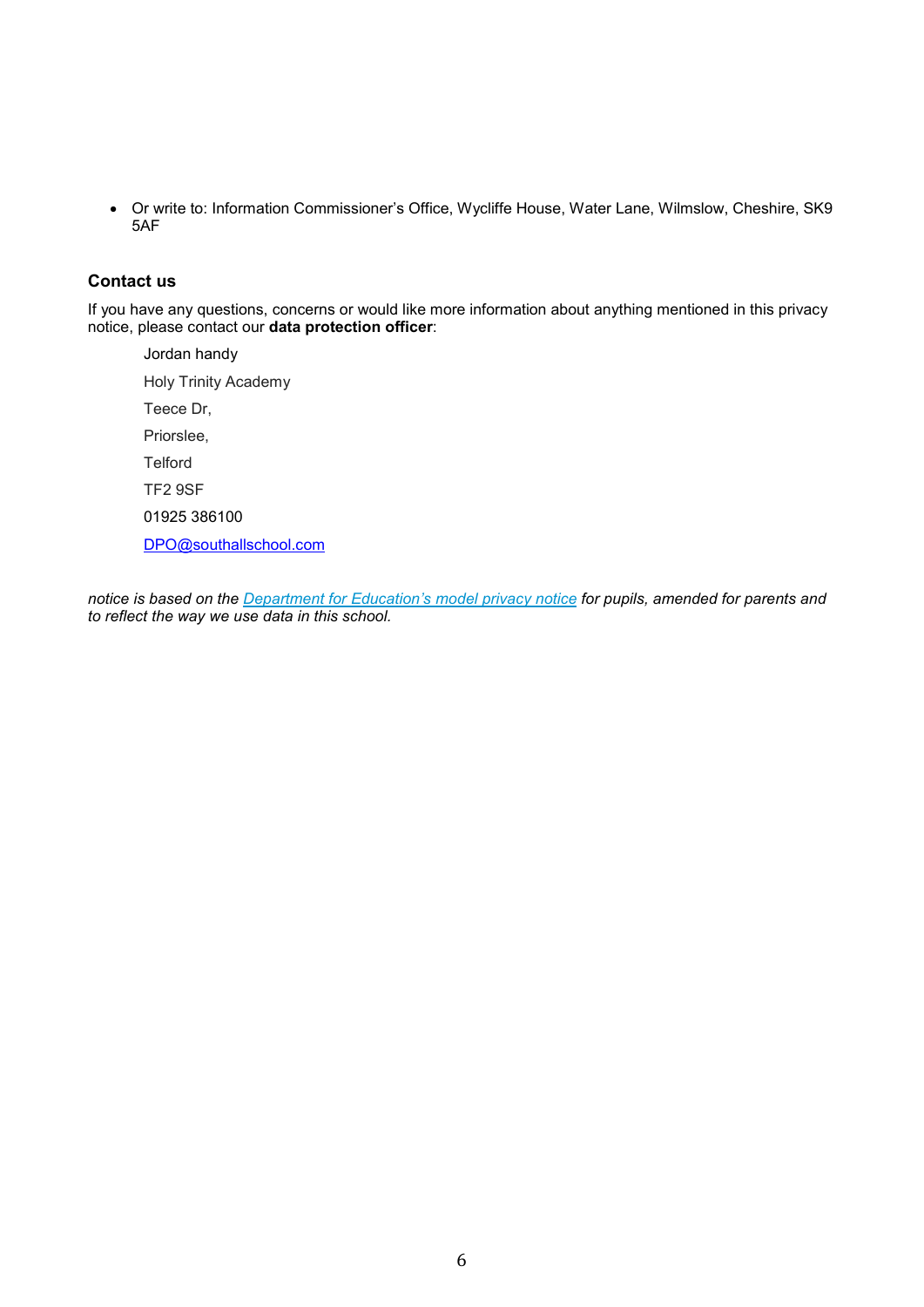# **2. Privacy notice for pupils**

You have a legal right to be informed about how our school uses any personal information that we hold about you. To comply with this, we provide a 'privacy notice' to you where we are processing your personal data.

This privacy notice explains how we collect, store and use personal data about you.

We, Southall School, Rowan Avenue, Dawley, Telford, TF4 3PX, are the 'data controller' for the purposes of data protection law.

Our data protection officer is Jordan Handy (see 'Contact us' below).

# **The personal data we hold**

We hold some personal information about you to make sure we can help you learn and look after you at school.

For the same reasons, we get information about you from some other places too – like other schools, the local council and the government.

This information includes:

- Your contact details
- Your test results
- Your attendance records
- Your characteristics, like your ethnic background or any special educational needs
- Any medical conditions you have
- Details of any behaviour issues or exclusions
- Photographs
- CCTV images

# **Why we use this data**

We use this data to help run the school, including to:

- Get in touch with you and your parents when we need to
- Check how you're doing in exams and work out whether you or your teachers need any extra help
- Track how well the school as a whole is performing
- Look after your wellbeing

# **Our legal basis for using this data**

We will only collect and use your information when the law allows us to. Most often, we will use your information where:

• We need to comply with the law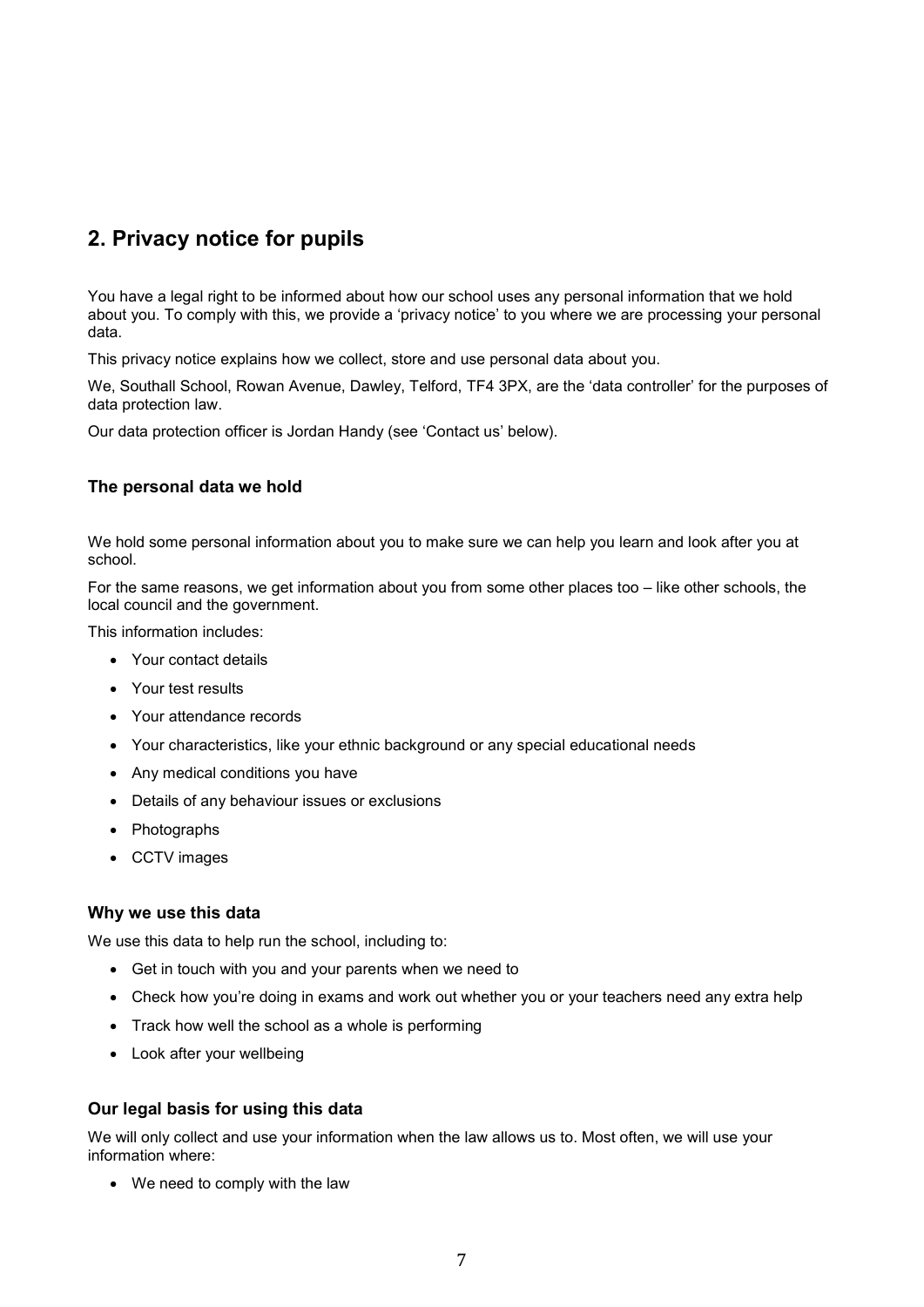We need to use it to carry out a task in the public interest (in order to provide you with an education)

Sometimes, we may also use your personal information where:

- You, or your parents/carers have given us permission to use it in a certain way
- We need to protect your interests (or someone else's interest)

Where we have got permission to use your data, you or your parents/carers may withdraw this at any time. We will make this clear when we ask for permission, and explain how to go about withdrawing consent.

Some of the reasons listed above for collecting and using your information overlap, and there may be several grounds which mean we can use your data.

# **Collecting this information**

While in most cases you, or your parents/carers, must provide the personal information we need to collect, there are some occasions when you can choose whether or not to provide the data.

We will always tell you if it's optional. If you must provide the data, we will explain what might happen if you don't.

# **How we store this data**

We will keep personal information about you while you are a pupil at our school. We may also keep it after you have left the school, where we are required to by law.

We have a records management policy which sets out how long we must keep information about pupils.

# **Data sharing**

We do not share personal information about you with anyone outside the school without permission from you or your parents/carers, unless the law and our policies allow us to do so.

Where it is legally required, or necessary for another reason allowed under data protection law, we may share personal information about you with:

- Our local authority to meet our legal duties to share certain information with it, such as concerns about pupils' safety and exclusions
- The Department for Education (a government department)
- Your family and representatives
- Educators and examining bodies
- Our regulator (the organisation or "watchdog" that supervises us), Ofsted.
- Suppliers and service providers so that they can provide the services we have contracted them for
- Financial organisations
- Central and local government
- Our auditors
- Survey and research organisations
- Health authorities
- Security organisations
- Health and social welfare organisations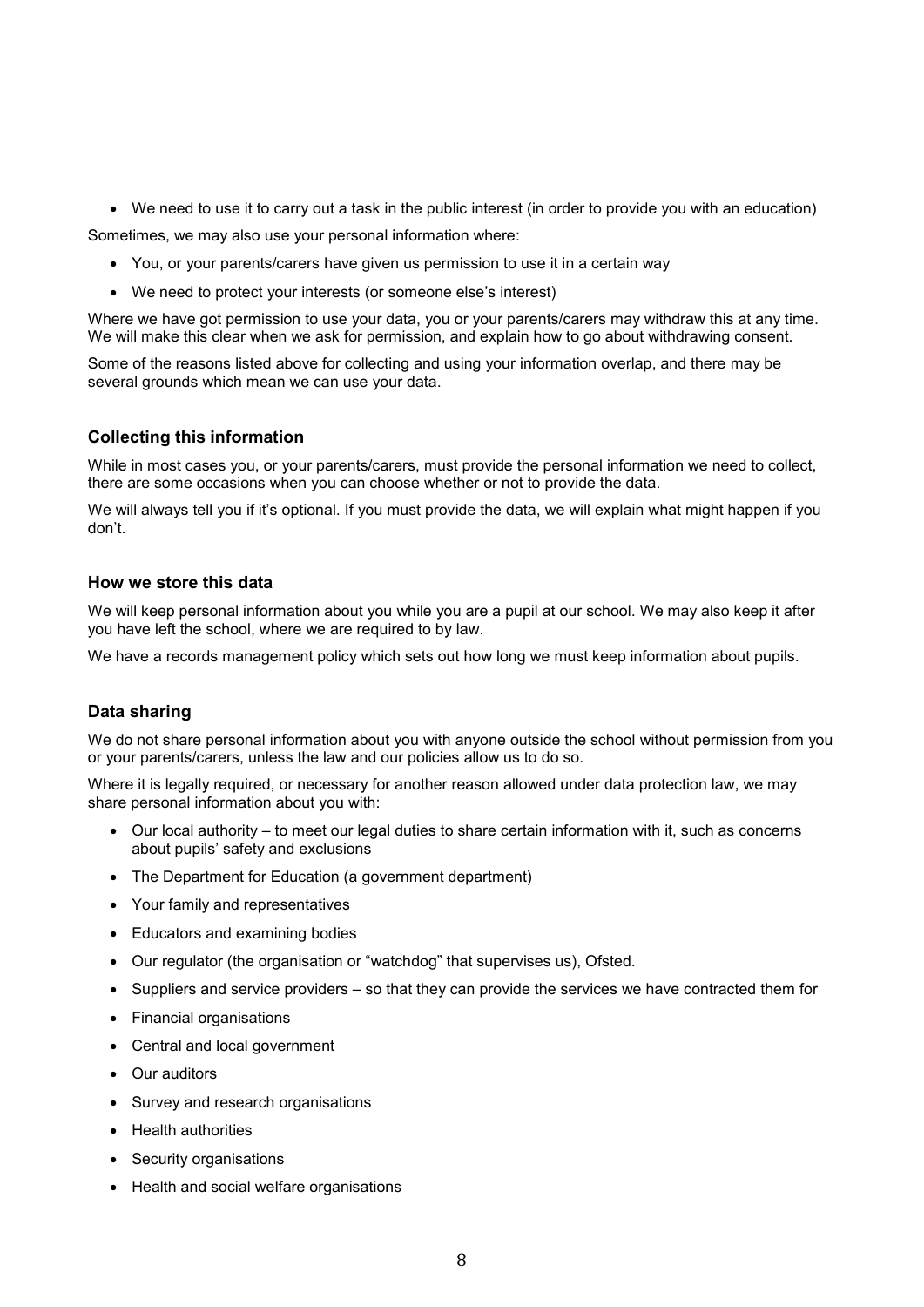- Professional advisers and consultants
- Charities and voluntary organisations
- Police forces, courts, tribunals
- Professional bodies

#### **National Pupil Database**

We are required to provide information about you to the Department for Education (a government department) as part of data collections such as the school census.

Some of this information is then stored in the National Pupil Database, which is managed by the Department for Education and provides evidence on how schools are performing. This, in turn, supports research.

The database is held electronically so it can easily be turned into statistics. The information it holds is collected securely from schools, local authorities, exam boards and others.

The Department for Education may share information from the database with other organisations which promote children's education or wellbeing in England. These organisations must agree to strict terms and conditions about how they will use your data.

You can find more information about this on the Department for Education's webpage on how it collects and shares research data.

You can also contact the Department for Education if you have any questions about the database.

#### **Youth support services**

Once you reach the age of 13, we are legally required to pass on certain information about you to Telford and Wrekin Council, as it has legal responsibilities regarding the education or training of 13-19 year-olds.

This information enables it to provide youth support services, post-16 education and training services, and careers advisers.

Your parents/carers, or you once you're 16, can contact our data protection officer to ask us to only pass your name, address and date of birth to Telford and Wrekin Council.

#### **Transferring data internationally**

Where we share data with an organisation that is based outside the European Economic Area, we will protect your data by following data protection law.

# **Your rights**

#### **How to access personal information we hold about you**

You can find out if we hold any personal information about you, and how we use it, by making a **'subject access request'**, as long as we judge that you can properly understand your rights and what they mean.

If we do hold information about you, we will:

- Give you a description of it
- Tell you why we are holding and using it, and how long we will keep it for
- Explain where we got it from, if not from you or your parents
- Tell you who it has been, or will be, shared with
- Let you know if we are using your data to make any automated decisions (decisions being taken by a computer or machine, rather than by a person)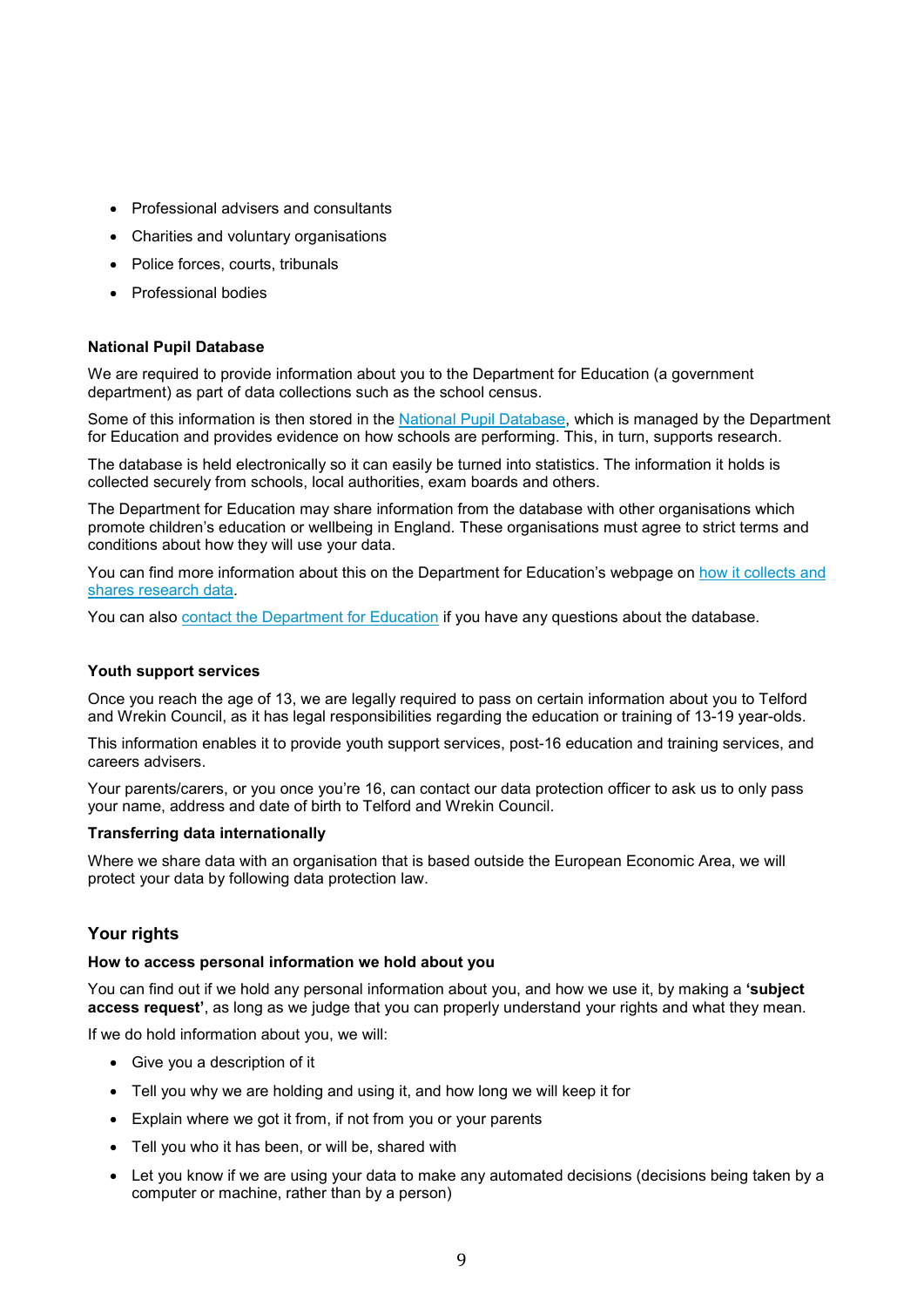Give you a copy of the information

You may also ask us to send your personal information to another organisation electronically in certain circumstances.

If you want to make a request please contact our data protection officer.

#### **Your other rights over your data**

You have other rights over how your personal data is used and kept safe, including the right to:

- Say that you don't want it to be used if this would cause, or is causing, harm or distress
- Stop it being used to send you marketing materials
- Say that you don't want it used to make automated decisions (decisions made by a computer or machine, rather than by a person)
- Have it corrected, deleted or destroyed if it is wrong, or restrict our use of it
- Claim compensation if the data protection rules are broken and this harms you in some way

# **Complaints**

We take any complaints about how we collect and use your personal data very seriously, so please let us know if you think we've done something wrong.

You can make a complaint at any time by contacting our data protection officer.

You can also complain to the Information Commissioner's Office in one of the following ways:

- Report a concern online at https://ico.org.uk/concerns/
- Call 0303 123 1113
- Or write to: Information Commissioner's Office, Wycliffe House, Water Lane, Wilmslow, Cheshire, SK9 5AF

# **Contact us**

If you have any questions, concerns or would like more information about anything mentioned in this privacy notice, please contact our data protection officer:

Jordan handy Holy Trinity Academy Teece Dr, Priorslee, **Telford** TF2 9SF 01925 386100 DPO@southallschool.com

*This notice is based on the Department for Education's model privacy notice for pupils, amended to reflect the way we use data in this school.*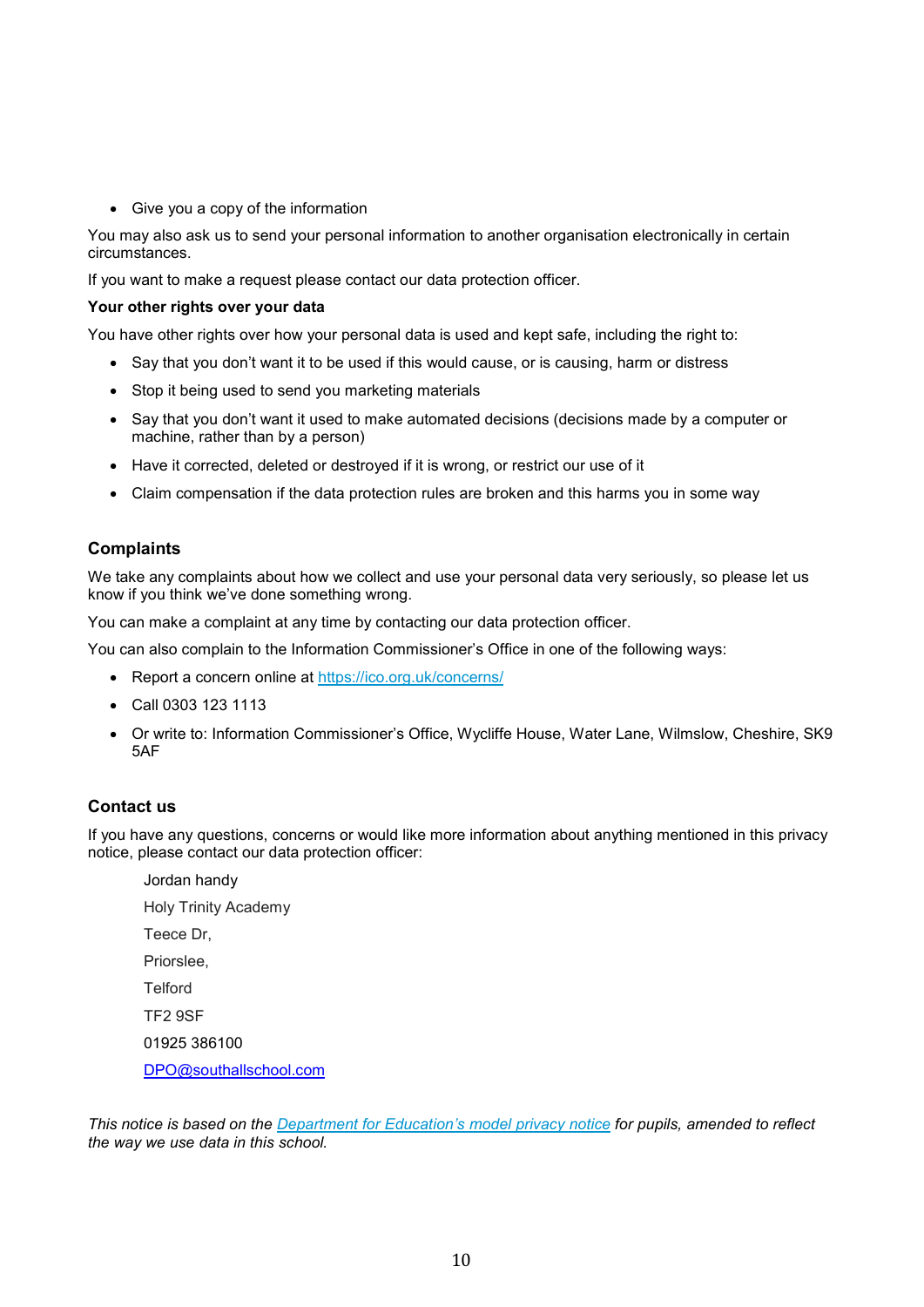# **3. Privacy notice for staff**

Under data protection law, individuals have a right to be informed about how the school uses any personal data that we hold about them. We comply with this right by providing 'privacy notices' (sometimes called 'fair processing notices') to individuals where we are processing their personal data.

This privacy notice explains how we collect, store and use personal data about individuals we employ, or otherwise engage, to work at our school.

We, Southall School, Rowan Avenue, Dawley, Telford, TF4 3PX, are the 'data controller' for the purposes of data protection law.

Our data protection officer is Jordan Handy (see 'Contact us' below).

# **The personal data we hold**

We process data relating to those we employ, or otherwise engage, to work at our school. Personal data that we may collect, use, store and share (when appropriate) about you includes, but is not restricted to:

- Contact details
- Date of birth, marital status and gender
- Next of kin and emergency contact numbers
- Salary, annual leave, pension and benefits information
- Bank account details, payroll records, National Insurance number and tax status information
- Recruitment information, including copies of right to work documentation, references and other information included in a CV or cover letter or as part of the application process
- Qualifications and employment records, including work history, job titles, working hours, training records and professional memberships
- Performance information
- Outcomes of any disciplinary and/or grievance procedures
- Absence data
- Copy of driving licence
- Photographs
- CCTV footage
- Data about your use of the school's information and communications system

We may also collect, store and use information about you that falls into "special categories" of more sensitive personal data. This includes information about (where applicable):

- Race, ethnicity, religious beliefs, sexual orientation and political opinions
- Trade union membership
- Health, including any medical conditions, and sickness records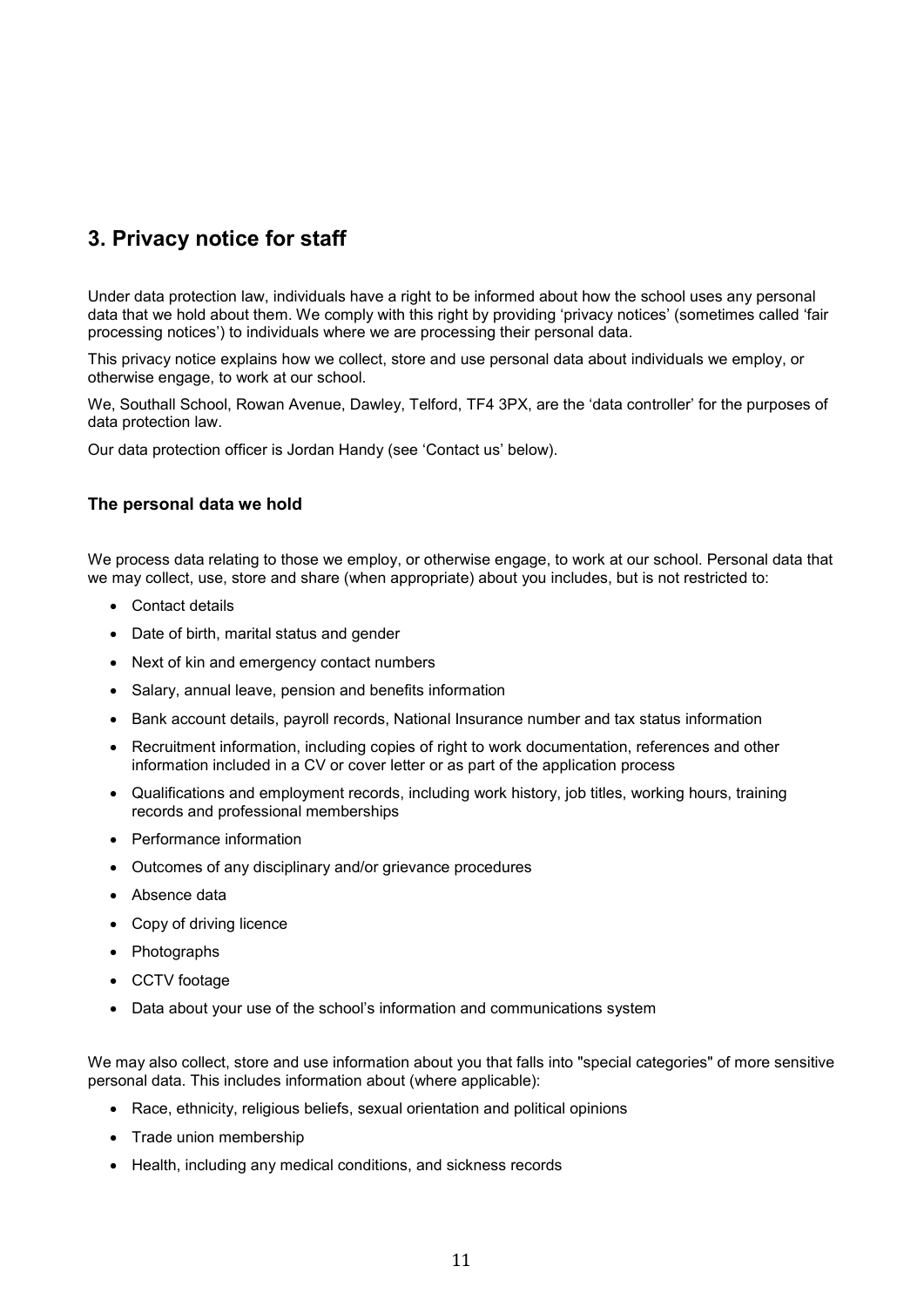# **Why we use this data**

The purpose of processing this data is to help us run the school, including to:

- Enable you to be paid
- Facilitate safe recruitment, as part of our safeguarding obligations towards pupils
- Support effective performance management
- Inform our recruitment and retention policies
- Allow better financial modelling and planning
- Enable ethnicity and disability monitoring
- Improve the management of workforce data across the sector
- Support the work of the School Teachers' Review Body

# **Our lawful basis for using this data**

We only collect and use personal information about you when the law allows us to. Most commonly, we use it where we need to:

- Fulfil a contract we have entered into with you
- Comply with a legal obligation
- Carry out a task in the public interest

Less commonly, we may also use personal information about you where:

- You have given us consent to use it in a certain way
- We need to protect your vital interests (or someone else's interests)

Where you have provided us with consent to use your data, you may withdraw this consent at any time. We will make this clear when requesting your consent, and explain how you go about withdrawing consent if you wish to do so.

Some of the reasons listed above for collecting and using personal information about you overlap, and there may be several grounds which justify the school's use of your data.

# **Collecting this information**

While the majority of information we collect from you is mandatory, there is some information that you can choose whether or not to provide to us.

Whenever we seek to collect information from you, we make it clear whether you must provide this information (and if so, what the possible consequences are of not complying), or whether you have a choice.

# **How we store this data**

We create and maintain an employment file for each staff member. The information contained in this file is kept secure and is only used for purposes directly relevant to your employment.

Once your employment with us has ended, we will retain this file and delete the information in it in accordance with our records management policy.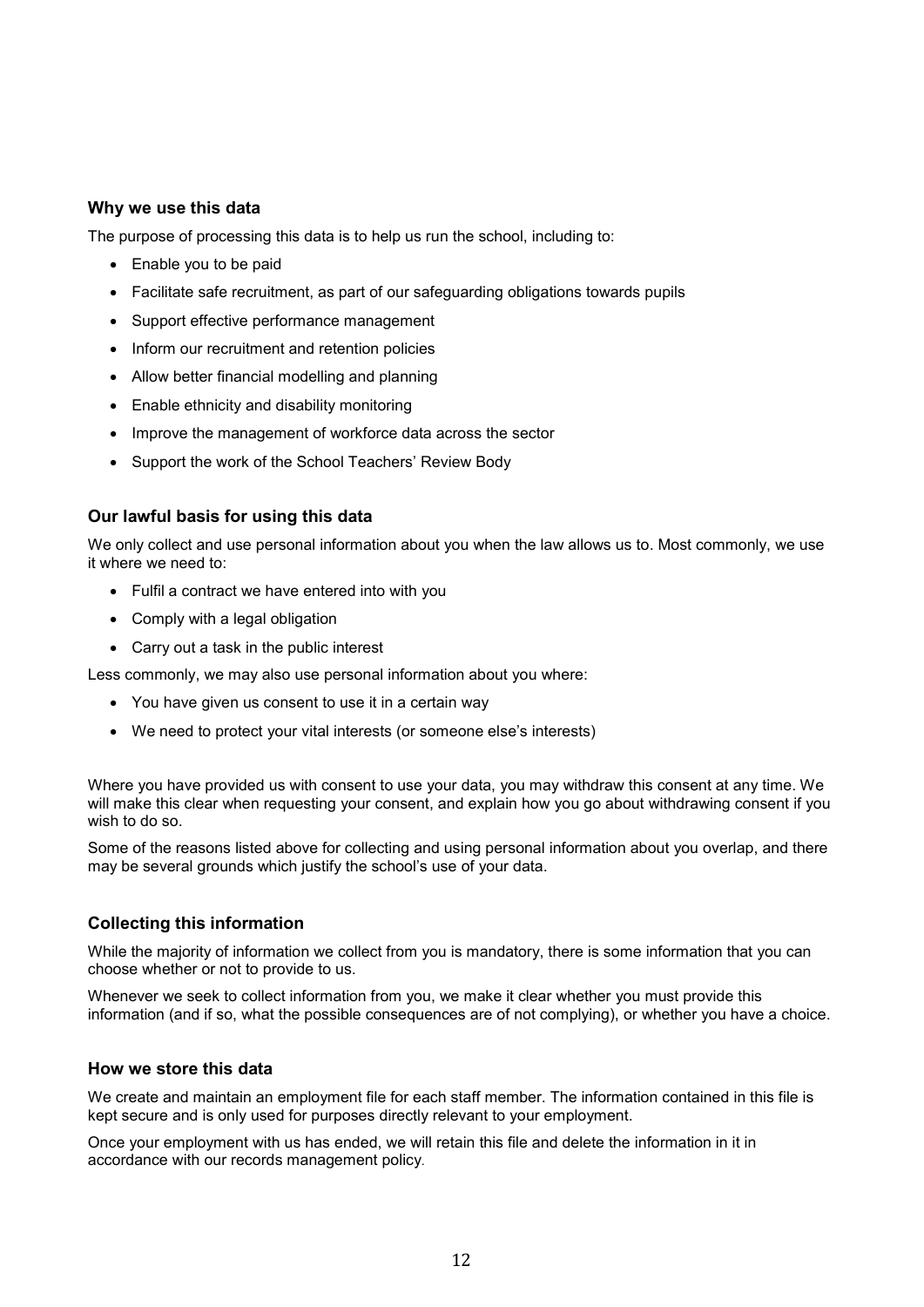# **Data sharing**

We do not share information about you with any third party without your consent unless the law and our policies allow us to do so.

Where it is legally required, or necessary (and it complies with data protection law) we may share personal information about you with:

- Our local authority to meet our legal obligations to share certain information with it, such as safeguarding concerns and [maintained schools only] information about headteacher performance and staff dismissals
- The Department for Education
- Your family or representatives
- Educators and examining bodies
- Our regulator Ofsted
- Suppliers and service providers to enable them to provide the service we have contracted them for, such as payroll
- Financial organisations
- Central and local government
- Our auditors
- Survey and research organisations
- Trade unions and associations
- Health authorities
- Security organisations
- Health and social welfare organisations
- Professional advisers and consultants
- Charities and voluntary organisations
- Police forces, courts, tribunals
- Professional bodies
- Employment and recruitment agencies

# **Transferring data internationally**

Where we transfer personal data to a country or territory outside the European Economic Area, we will do so in accordance with data protection law.

# **Your rights**

#### **How to access personal information we hold about you**

Individuals have a right to make a **'subject access request'** to gain access to personal information that the school holds about them.

If you make a subject access request, and if we do hold information about you, we will:

- Give you a description of it
- Tell you why we are holding and processing it, and how long we will keep it for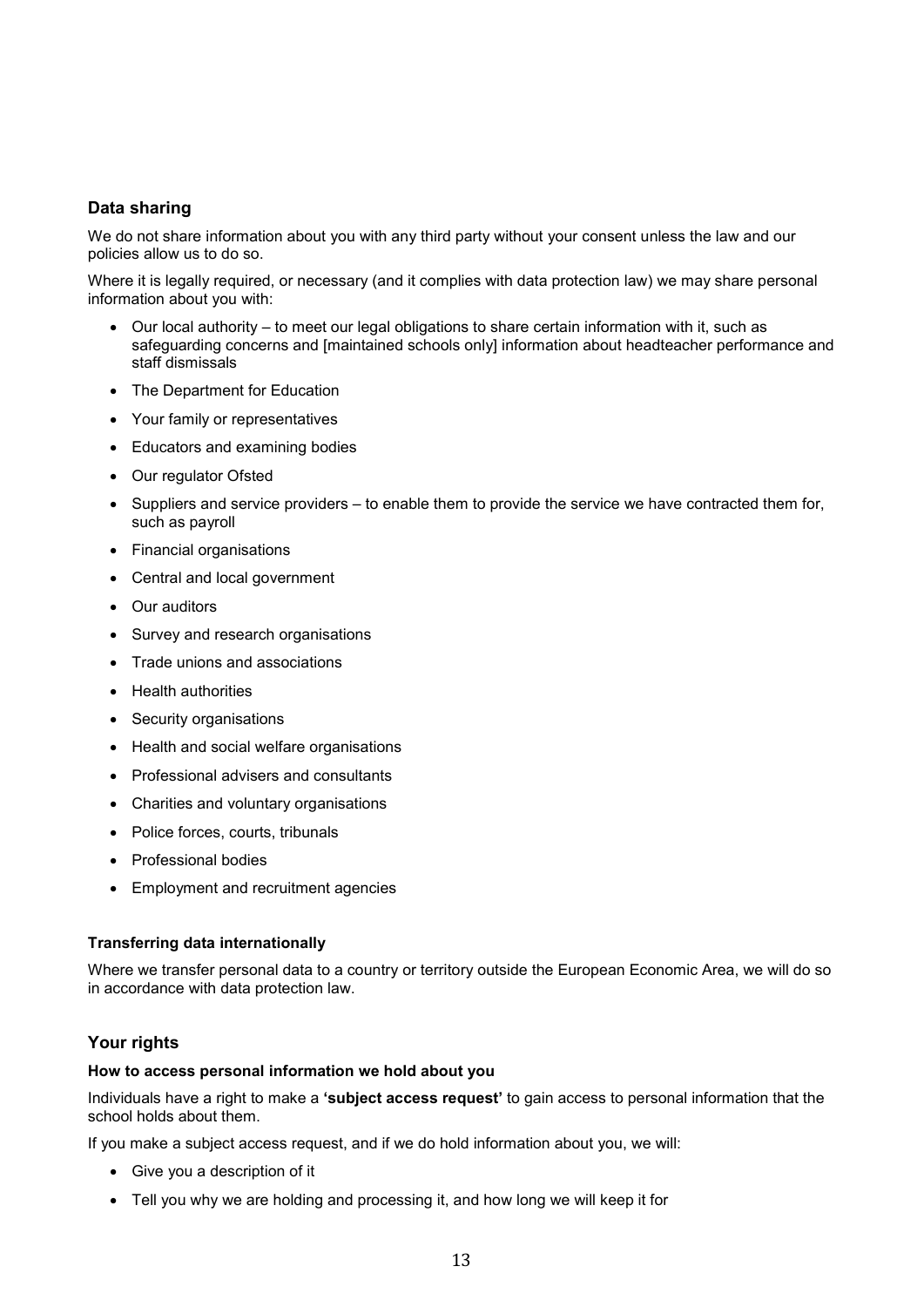- Explain where we got it from, if not from you
- Tell you who it has been, or will be, shared with
- Let you know whether any automated decision-making is being applied to the data, and any consequences of this
- Give you a copy of the information in an intelligible form

You may also have the right for your personal information to be transmitted electronically to another organisation in certain circumstances.

If you would like to make a request, please contact our data protection officer.

#### **Your other rights regarding your data**

Under data protection law, individuals have certain rights regarding how their personal data is used and kept safe. You have the right to:

- Object to the use of your personal data if it would cause, or is causing, damage or distress
- Prevent your data being used to send direct marketing
- Object to the use of your personal data for decisions being taken by automated means (by a computer or machine, rather than by a person)
- In certain circumstances, have inaccurate personal data corrected, deleted or destroyed, or restrict processing
- Claim compensation for damages caused by a breach of the data protection regulations

To exercise any of these rights, please contact our data protection officer.

# **Complaints**

We take any complaints about our collection and use of personal information very seriously.

If you think that our collection or use of personal information is unfair, misleading or inappropriate, or have any other concern about our data processing, please raise this with us in the first instance.

To make a complaint, please contact our data protection officer.

Alternatively, you can make a complaint to the Information Commissioner's Office:

- Report a concern online at https://ico.org.uk/concerns/
- Call 0303 123 1113
- Or write to: Information Commissioner's Office, Wycliffe House, Water Lane, Wilmslow, Cheshire, SK9 5AF

# **Contact us**

If you have any questions, concerns or would like more information about anything mentioned in this privacy notice, please contact our **data protection officer**:

Jordan handy Holy Trinity Academy Teece Dr, Priorslee, **Telford** TF2 9SF